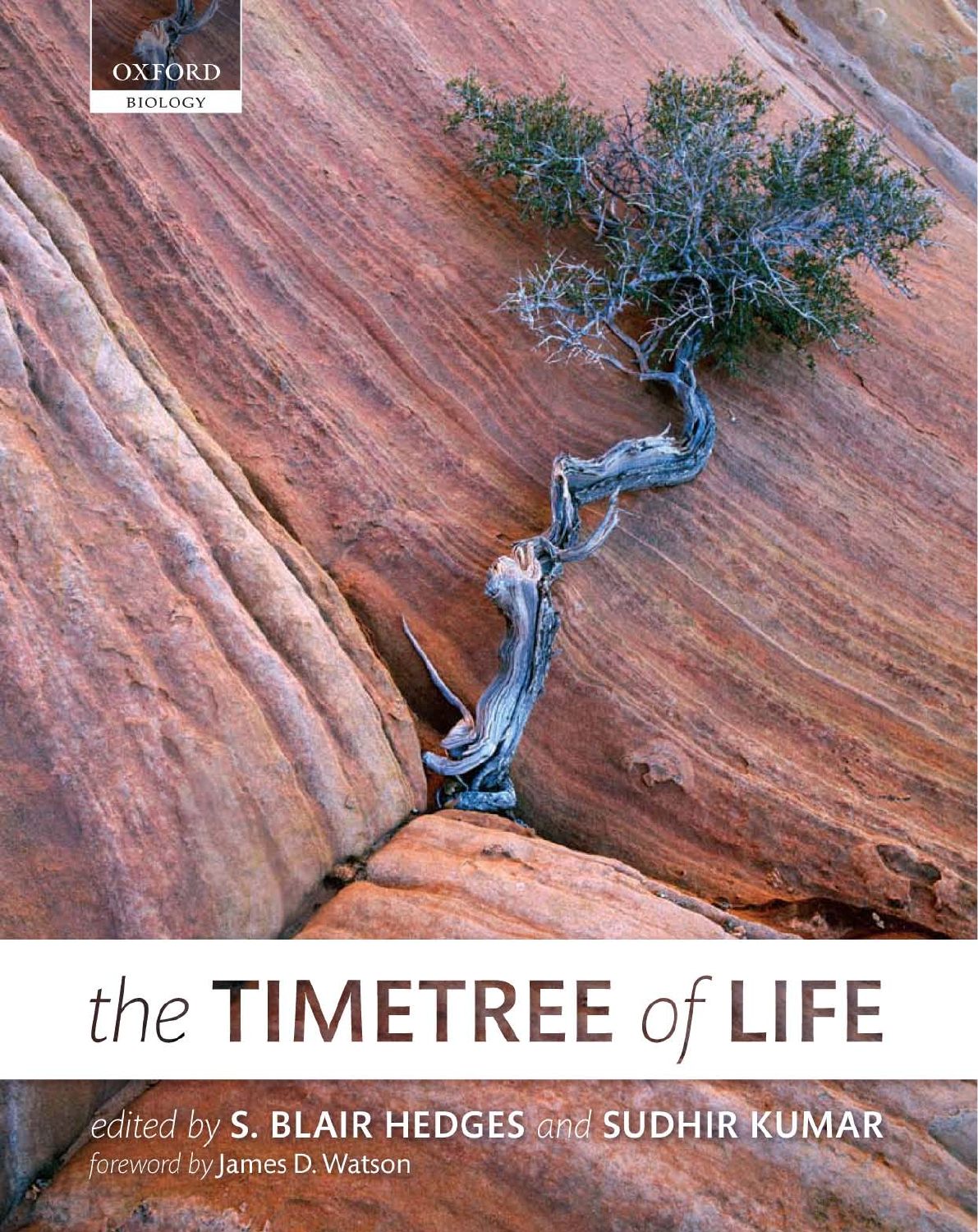# Crabs, shrimps, and lobsters (Decapoda)

## *Keith A. Crandall*a,b,*\*, Megan L. Porter*<sup>c</sup> *, and Marcos Pérez-Losada*a,d

a Department of Biology, Brigham Young University, Provo, UT 84602, USA; <sup>b</sup>Monte L. Bean Life Sciences Museum, Brigham Young University, Provo, UT 84602, USA; <sup>c</sup>Department of Biological Sciences, University of Maryland Baltimore County, Baltimore, MD 21250, USA; dCIBIO, Centro de Investigação em Biodiversidade e Recursos Genéticos, Universidade do Porto, Campus Agrário de Vairão, 4485-661 Vairão, Portugal.

\*To whom correspondence should be addressed (keith\_crandall@byu.edu)

# Abstract

Decapoda is the most diverse and species-rich Crustacean order. The 15,000 decapod species are organized in  $~170$ families, including ~20 known only from fossils. Their relationships are largely unresolved, but molecular phylogenies support the recognition of two suborders and seven infraorders of decapods. Molecular time estimates using multiple fossil and geological calibrations indicate that the first divergences among living decapods occurred in the early Silurian, ~430 million years ago (Ma). Diversification was rapid, resulting in lineages representing all infraorders by the Carboniferous, 325 Ma.

Crustaceans comprise the fourth most species-rich group of metazoans on the planet, following insects, chelicerates, and mollusks. But in terms of morphological diversity (disparity), they are unrivaled (see 1, 2). Foremost among the crustaceans in number and diversity are the decapods. With over 15,000 described species they include those crustaceans most familiar to the general public—shrimp, lobsters, crabs (Fig. 1), and crayfish but also lesser known and unusual groups (*3*).

The most recent classification  $(2)$  partitions  $~162,000$ species of extant Crustacea among 849 families (compared to 874 families for all 1.6 million species of insects). Approximately 152 of those extant families belong to the Decapoda with another 20 families known only from fossils, an enormous assemblage that has been called "the pinnacle of crustacean evolution." More than six new families of decapods have been recognized since 2001 from both extant (e.g.,  $4$ ,  $5$ ) and extinct (e.g.,  $6$ ,  $7$ ) groups. Thus,

~18% of all described crustacean families belong to the decapods. Additionally, some 91 decapod families contain fossil taxa, including 27 known only from fossils (*8*).

Decapods inhabit a broad diversity of ecological niches, including marine waters, deep-sea vents, estuaries, freshwater, caves, and terrestrial ecosystems. Accordingly, they are the subject of more published papers and controversy than all other crustacean groups combined, due in part to their species richness, economic importance, and ecological and morphological diversity (*1*). Indeed, the decapods have served as model organisms (including physiology, development, behavior, and morphology) for over a century (*2*).

Decapoda is a clearly defined taxon that is generally regarded to be monophyletic within the Class Malacostraca. The decapods are usually divided into two suborders: Dendrobranchiata containing seven families and the more diverse Pleocyemata encompassing seven infraorders: Stenopodidea (two families), Caridea (37 families), Astacidea (seven families; clawed lobsters and crayfish), Thalassinidea (12 families; mud shrimp), Achelata, (five families; spiny lobsters), Anomala (16 families; hermit crabs, king crabs), and the Brachyura (93 families; true crabs). However, debate continues concerning general classification of the decapods (3–7) and specific arrangements of families within infraorders (see discussion in Martin and Davis (1)). Classification



Fig. 1 A land crab (*Geocarcinus* sp.) from Santa Cruz de Barahona, Dominican Republic. Credit: A. Sanchez.

K. A. Crandall, M. L. Porter, and M. Pérez-Losada. Decapod crustaceans (Decapoda). Pp. 293-297 in *The Timetree of Life*, S. B. Hedges and S. Kumar, Eds. (Oxford University Press, 2009).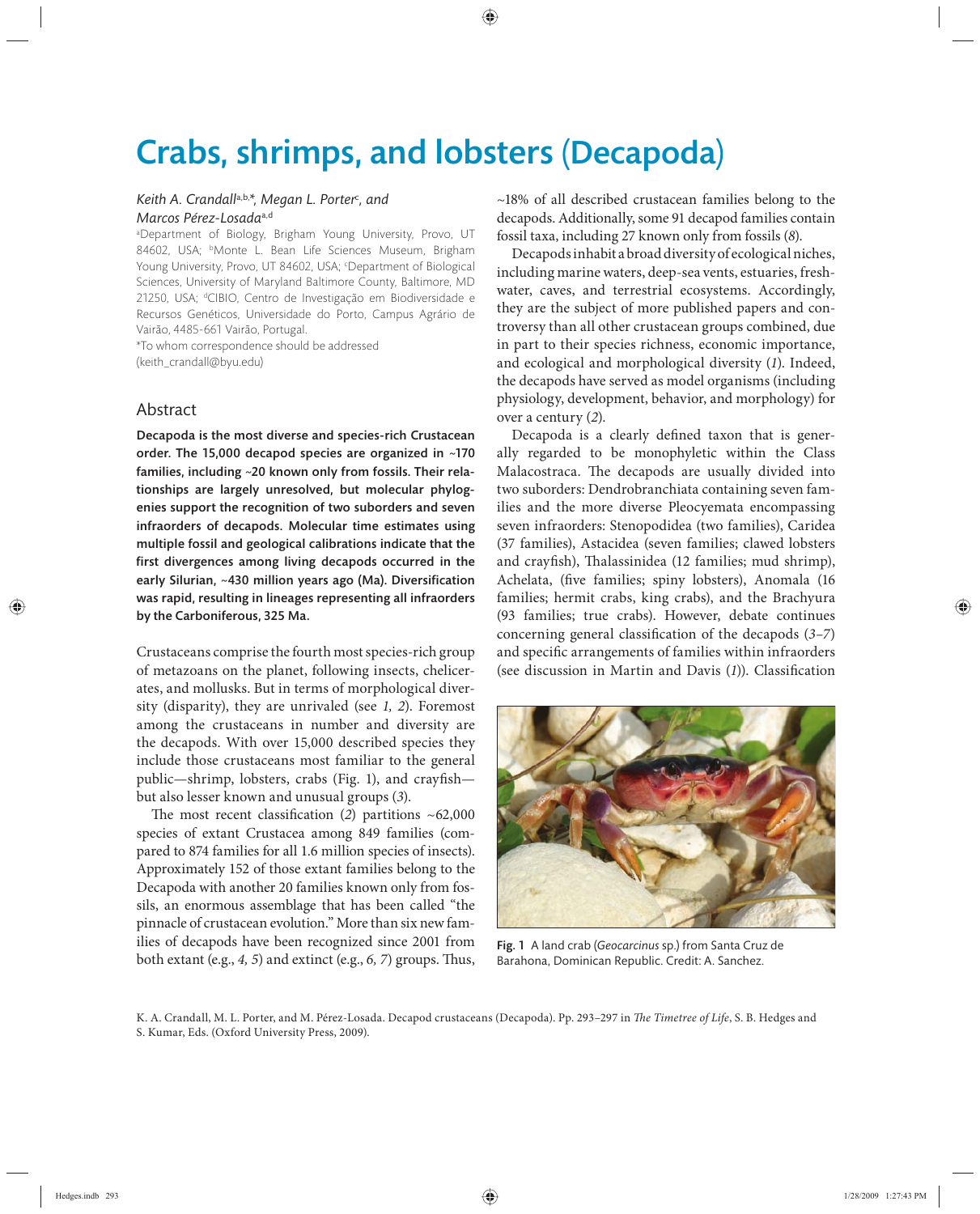

Fig. 2 A timetree of crabs, shrimps, and lobsters (Decapoda). Divergence times are shown in Table 1. *Abbreviations*: C (Carboniferous), CZ (Cenozoic), D (Devonian), J (Jurassic), K (Cretaceous), Ng (Neogene), P (Permian), Pg (Paleogene), S (Silurian), and Tr (Triassic). Palinuridae-1 (*Panulirus regius*); Palinuridae-2 ( *Jasus edwardsii*).

within the Decapoda is highly unstable with further rearrangements proposed recently (*4*). Brusca and Brusca (8) summarize nicely the classification schemes for the Decapoda: "Rearrangement of the subtaxa within this order is a popular carcinological pastime, and the classification is far from being stable."

There are as many phylogenetic hypotheses concerning the relationships among the higher decapods as there are experts with opinions (*6*), with no consensus in sight. Historically, the decapod crustaceans were divided into two groups based on mode of locomotion: the Natantia

("swimming" lineages) and the Reptantia ("crawling" lineages) (*9*). However, the "Natantia" was recognized early as paraphyletic and accordingly the Decapoda were reorganized into the Suborders Dendrobranchiata (penaeoid shrimp and their relatives) and Pleocyemata (all other decapods) by Burkenroad (10, 11). This taxonomic restructuring is supported by several defining morphological characters (i.e., dendrobranchiate gill structure and pleocyemate brooding of eggs on the female's pleopods) and phylogenetic studies showing the "natant" decapods to be a paraphyletic assemblage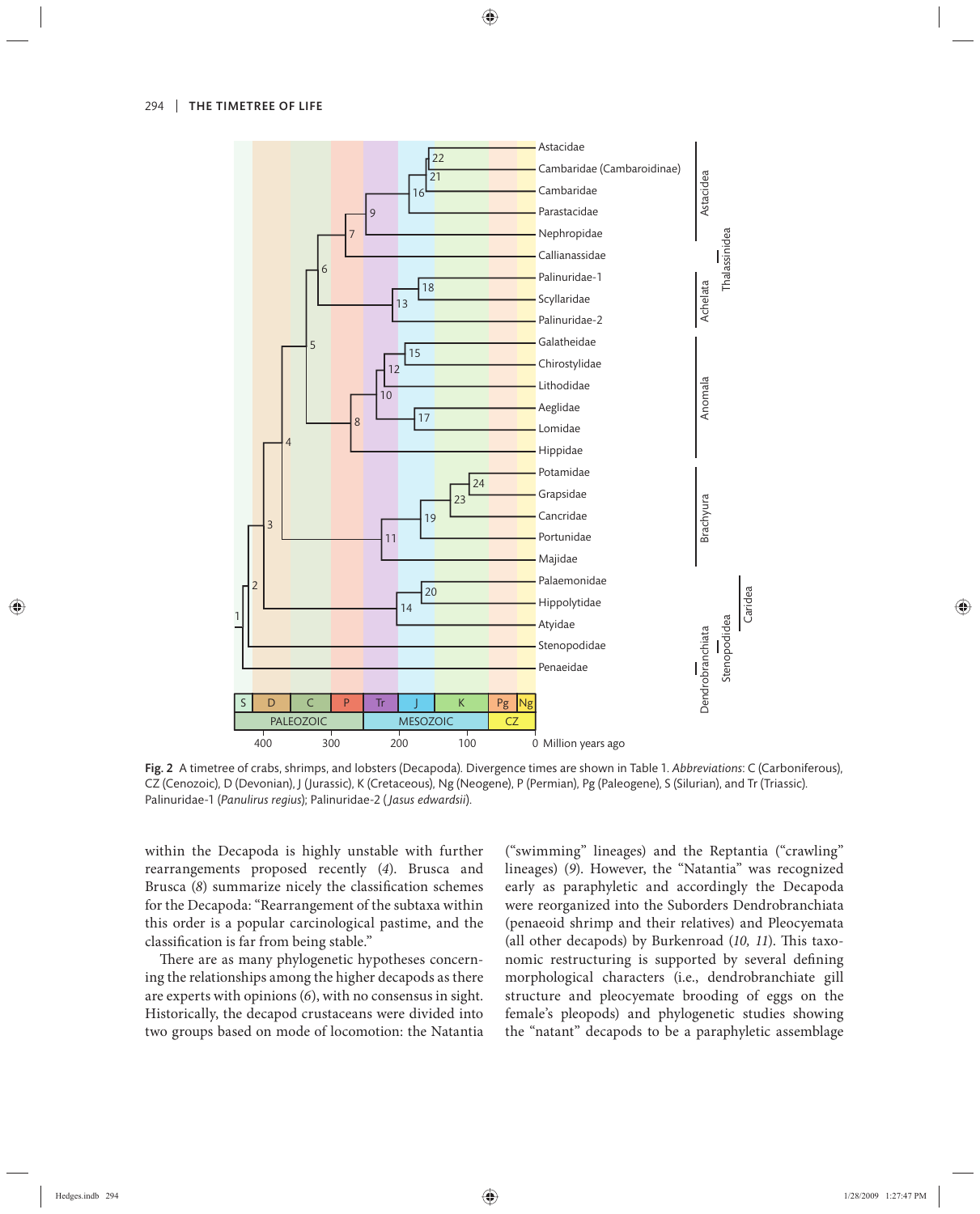| <b>Timetree</b> |             | <b>Estimates</b> |              |             |              |  |
|-----------------|-------------|------------------|--------------|-------------|--------------|--|
| Node            | <b>Time</b> |                  | Ref. (12)(a) |             | Ref. (12)(b) |  |
|                 |             | <b>Time</b>      | CI           | <b>Time</b> | CI           |  |
| $\mathbf{1}$    | 430.0       | 437              | 515-394      | 423         | 448-398      |  |
| $\overline{2}$  | 422.0       | 423              | 499-385      | 421         | 439-403      |  |
| 3               | 399.5       | 417              | 491-381      | 382         | 395-369      |  |
| $\overline{4}$  | 372.0       | 385              | 450-360      | 359         |              |  |
| 5               | 336.0       | 358              | 420-323      | 314         | 325-303      |  |
| 6               | 318.5       | 341              | 402-301      | 296         | 309-283      |  |
| 7               | 278.0       | 325              | 384-280      | 231         |              |  |
| 8               | 270.0       | 309              | 372-261      | 231         | 244-218      |  |
| 9               | 247.0       | 278              | 330-235      | 216         | 221-211      |  |
| 10              | 231.5       | 272              | 334-220      | 191         | 201-181      |  |
| 11              | 224.0       | 254              | 317-203      | 194         |              |  |
| 12              | 220.0       | 255              | 317-202      | 185         | 194-176      |  |
| 13              | 208.0       | 239              | 310-174      | 177         | 192-162      |  |
| 14              | 201.5       | 263              | 322-217      | 140         | 146-134      |  |
| 15              | 189.0       | 215              | 275-164      | 163         | 173-153      |  |
| 16              | 183.0       | 181              | 185-172      | 185         |              |  |
| 17              | 175.0       | 244              | 306-191      | 106         |              |  |
| 18              | 169.0       | 201              | 270-139      | 137         | 147-127      |  |
| 19              | 166.0       | 225              | 288-172      | 107         | 118-96       |  |
| 20              | 165.0       | 224              | 280-177      | 106         |              |  |
| 21              | 158.0       | 164              | 179-154      | 152         |              |  |
| 22              | 154.0       | 156              | 167-152      | 152         |              |  |
| 23              | 122.0       | 199              | 264-140      | 45          |              |  |
| 24              | 94.0        | 149              | $225 - 77$   | 39          | $41 - 37$    |  |

Table 1. Divergence times (Ma) and their credibility intervals (CI) among crabs, shrimps, and lobsters (Decapoda).

Note: Node times in the timetree represent the mean of time estimates from different studies. The divergence times estimated from the TK method incorporating calibrations as minimum ages (a) and the AHRS method using calibrations as fixed ages (b) are shown.

 $(12-14)$ . Most of the studies investigating relationships among the major decapod lineages have been based on morphological characters, which due to the extreme diversity of form, makes it difficult to discern homologous relationships among features in a standard morphological analysis (*15*).

Moreover, there has been surprisingly little molecular phylogenetic study of ordinal-level relationships in this group. Those molecular studies that have been completed have focused on only part of the order (i.e., the "Natantia") and have not included adequate taxon sampling within the Reptantia to evaluate the relationships of the major infraorders (*12, 16*). However, two recent phylogenetic studies have included all the infraorders within the Reptantia, but produced contradictory results. One based solely on molecular data, such as *16S* mtDNA, *18S* and *28S* rDNA, and histone 3 (*H3*) (*5*) and the other combining molecular (*16S* mtDNA, *18S* and *28S* rDNA) and morphological (105 characters) data (*4*). Clearly, work must be done to reconcile these alternative views. Both studies lacked broad taxonomic sampling across the decapod families. A recent study introducing two new nuclear genetic markers for decapod systematics provides yet another view of relationships among the major lineages (*17*). In this latest study with more taxon sampling, Tsang *et al.* (17) found the Thalassinidea to be polyphyletic. They found the Stenopodidea and Caridea to form a clade, contrary to Porter *et al.* (*5*) and Ahyong and O'Meally (4). The remaining relationships are quite disparate amongst these three latest studies. Like most systematic controversy, this diversity of opinion stems from lack of sufficient characters coupled with inadequate taxon sampling and a disregard for the geologic history of the groups.

The Porter *et al.* (5) study was the only study to include fossil calibration points and estimate divergence times among the major lineages. Of course, this may well be premature given the instability of relationships at the moment. Nevertheless, because this is the only study with calibration points and divergence time estimates, we take our divergence estimates from it. The decapod fossil record is continually being updated and reclassified, due to new discoveries of both fossil (18) and trace fossil evidence (*19*) and because many fossils are described from incomplete specimens causing uncertainty as to their phylogenetic affinities. Consequently, where possible, fossil references for this study were taken from species where descriptions were based on nearly complete specimens or where recent phylogenetic studies have placed fossil species relative to extant groups (*20–23*). Additionally, the fossils selected for calibration points were chosen based on the precision of the estimated date of the oldest known representative for particular clades, across several levels of divergence relative to the taxa sampling of our phylogeny. Based on these factors and the ages of fossils relative to their placement on the phylogeny, a set of seven fossils were used as calibrations in our analyses (5). Additionally, because the Bayesian method chosen for divergence time estimation (see later) requires at least one calibration to consist of an upper limit (maximum age), we set the split between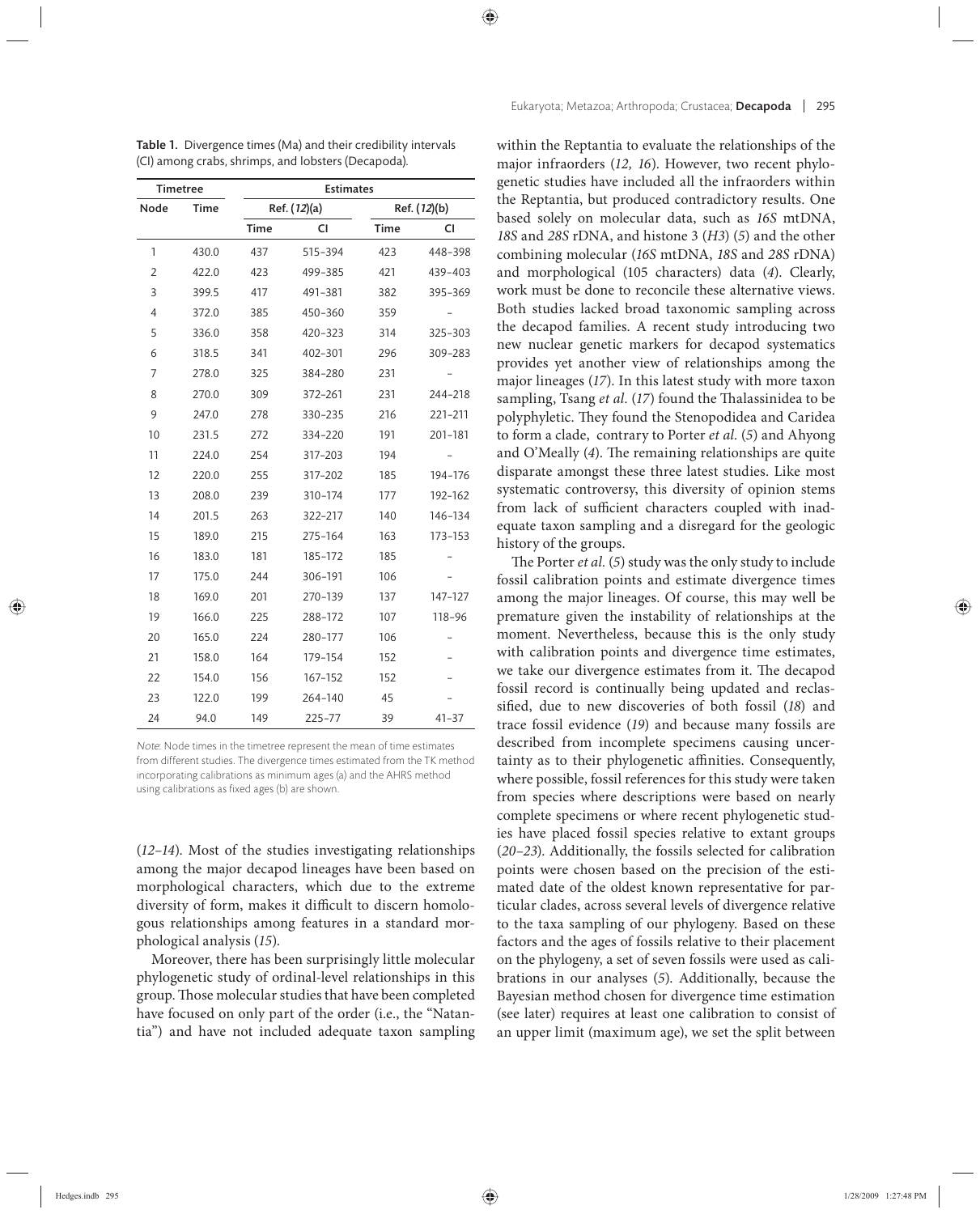the crayfish Superfamilies Astacoidea and Parastacoidea as an upper limit of 185 Ma based on the splitting of Pangea (*24*). Decapoda divergence times were estimated using the Bayesian method of Thorne and Kishino (25) (referred to as TK) and the likelihood heuristic ratesmoothing algorithm (AHRS) of Yang (*26*).

The decapod TK chronogram based on the single maximum likelihood topology and treating the calibration points as minimum or maximum ages places the origin of the Dendrobranchiata and Pleocyemata decapod lineages in the early Silurian (437 Ma; Fig. 2). This implies that the stem line of the decapods emerged even earlier; however, we are unable to estimate this age given our taxon sampling.

Based on the molecular timescales, the radiation of the major decapod lineages occurred rapidly. The reptant lineage originated 385 Ma and all of the major reptant infraorders were present by the late Carboniferous, 60 million years later (Fig. 2, Table 1). The radiation of the extant taxa within each infraorder, however, occurred at different periods of time. The natant lineages have an early origin (423–417 Ma), however the caridean Superfamilies Alpheoidea, Atyoidea, and Palaemonoidea radiate in the early Permian (263 Ma). Among the Brachyuran superfamilies sampled, the Majoidea has the oldest lineage (254 Ma). The Achelata originate 341 Ma, with radiation of the extant lineages (Palinuridae and Scyllaridae) occurring as early as 239 Ma. The Thalassinidea appear 325 Ma, with the radiation of the Callianasoidea occurring at least 173 Ma.

The anomalan lineage originated 309 Ma, with the extant superfamilies radiating between 309 and 244 Ma. The Astacidea lineage originated 325 Ma, with the divergence between the astacid lineages (Astacoidea, Parastacoidea) and the Nephropoidea occurring 278 Ma. Within the astacids, the radiation of the Parastacidae (~134 Ma) occurred earlier than the Astacidae (76 Ma) or the Cambaridae (90 Ma). The Nephropidae radiated as early as 140 Ma, with the genus *Homarus* appearing  $\sim$ 19 Ma.

Although Porter *et al.* (*5*) estimated decapod divergence times without assuming a molecular clock and using multiple molecular markers and fossil calibration points, and these estimates appear to be concordant to a large degree with the decapod fossil record, these analyses come with a number of caveats. The first and most obvious concern is the instability of the phylogenetic estimate itself, upon which all the divergence time analyses are contingent. Given the recent and divergent studies on decapod phylogeny, it appears we are still far from consensus on a stable phylogeny to base divergence estimates (3-5, 17). Alternative topologies would possibly generate different estimates for the derived nodes of the infraorders, but the two main conclusions of our analyses—that the Decapoda originated in the Silurian (437 Ma) and have experienced a fast radiation with all of the major infraorders present by the late Carboniferous (325 Ma)—would not change. Furthermore, the monophyletic Pleocyemata and the informal "Reptantia" are consistent in all hypotheses of decapod relationships, and therefore the divergence time estimates of these clades (423 and 385 Ma, respectively) can be used as common time points regardless of the particular arrangement of lineages. There are also inaccuracies associated with the fossil record that are not taken into account (27). These analyses assumed that the fossil ages are known with no error. Future advances in divergence time estimation methodologies could take advantage of the Bayesian framework to account for uncertainties in topology estimation and fossil dating and use different priors for rates and divergence times, as those included in Aris-Brosou and Yang (*28*). An extension of this Bayesian approach to include multiple genes and calibrations has recently been implemented (*29*).

Rapid diversification and radiation is characteristic of the Crustacea as a whole (*30*), and this is a trend readily apparent in these divergence time estimates of decapod lineages (Fig. 2). Major decapod radiation events have been proposed to have occurred in the Eocene (Brachyura, 15), the Cretaceous (31), and the Triassic (macrurous forms, 15). The molecular-based divergence time estimates are older than hypotheses based solely on the fossil record, with the radiation of the "natant" infraorders occurring in the Devonian, the reptant infraorders in the Carboniferous (359–299 Ma), Anomalan diversification in the Permian–Triassic (299– 200 Ma), and the Callianassoidea and Palaemonoidea in the Cretaceous (146–66 Ma). As decapod paleontological research is a quickly expanding field of research (31), it will be most interesting to track the knowledge of decapod fossil date ranges relative to molecular-based divergence time estimations. Indeed, we hope that the above account will stimulate bringing together paleontological and evolutionary studies to shed further light on the divergence times of the decapod lineages.

### Acknowledgment

Support was provided by the U.S. National Science Foundation.